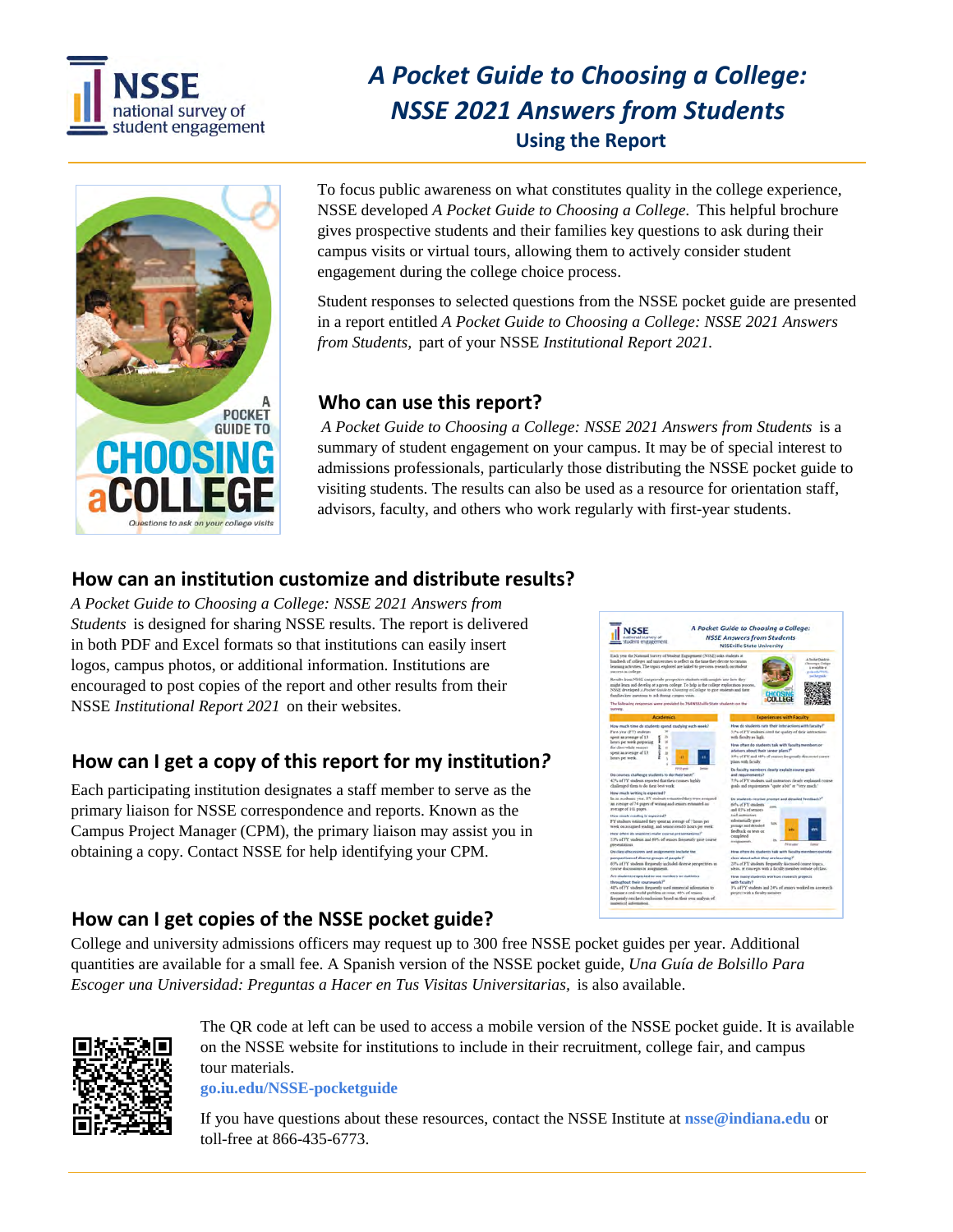

# *A Pocket Guide to Choosing a College: NSSE 2021 Answers from Students* **Sul Ross State University**

Each year the National Survey of Student Engagement (NSSE) asks students at hundreds of colleges and universities to reflect on the time they devote to various learning activities. The topics explored are linked to previous research on student success in college.

Results from NSSE can provide prospective students with insights into how they might learn and develop at a given college. To help in the college exploration process, NSSE developed *A Pocket Guide to Choosing a College* to give students and their families key questions to ask during campus visits or virtual tours.



*A Pocket Guide to Choosing a College* is available at **go.iu.edu/NSSEpocketguide**



#### **The following responses were provided by 190 SRSU students on the 2021 survey.**

### **How much time do students spend studying each week?**

**Hours per week**

First-year (FY) students spent an average of 12 hours per week preparing for class while seniors spent an average of 14 spent an average of 14  $\frac{12}{2}$  **10**  $\frac{12}{12}$  **14** 



#### **Do courses challenge students to do their best?**<sup>a</sup>

41% of FY students reported that their courses highly challenged them to do their best work.

#### **How much writing is expected?**

In an academic year, FY students estimated they were assigned an average of 68 pages of writing and seniors estimated an average of 94 pages.

#### **How much reading is expected?**

FY students estimated they spent an average of 3 hours per week on assigned reading, and seniors read 3 hours per week.

#### **How often do students make course presentations?**<sup>b</sup>

32% of FY students and 50% of seniors frequently gave course presentations.

### **Do class discussions and assignments include the perspectives of diverse groups of people?**<sup>b</sup>

50% of FY students frequently included diverse perspectives in course discussions or assignments.

### **Are students expected to use numbers or statistics throughout their coursework?**<sup>b</sup>

50% of FY students frequently used numerical information to examine a real-world problem or issue; 55% of seniors frequently reached conclusions based on their own analysis of numerical information.

#### **Academics Experiences with Faculty**

#### **How do students rate their interactions with faculty?**<sup>c</sup>

53% of FY students rated the quality of their interactions with faculty as high.

#### **How often do students talk with faculty members or advisors about their career plans?**<sup>b</sup>

52% of FY and 50% of seniors frequently discussed career plans with faculty.

#### **Do faculty members clearly explain course goals and requirements?**

69% of FY students said instructors clearly explained course goals and requirements "quite a bit" or "very much."

#### **Do students receive prompt and detailed feedback?**<sup>d</sup>

57% of FY students and 63% of seniors said instructors substantially gave prompt and detailed feedback on tests or completed assignments. **57% 63%** 0% 50% 100% *First‐year Senior*

#### **How often do students talk with faculty members outside class about what they are learning?**<sup>b</sup>

33% of FY students frequently discussed course topics, ideas, or concepts with a faculty member outside of class.

#### **How many students work on research projects with faculty?**

8% of FY students and 17% of seniors worked on a research project with a faculty member.